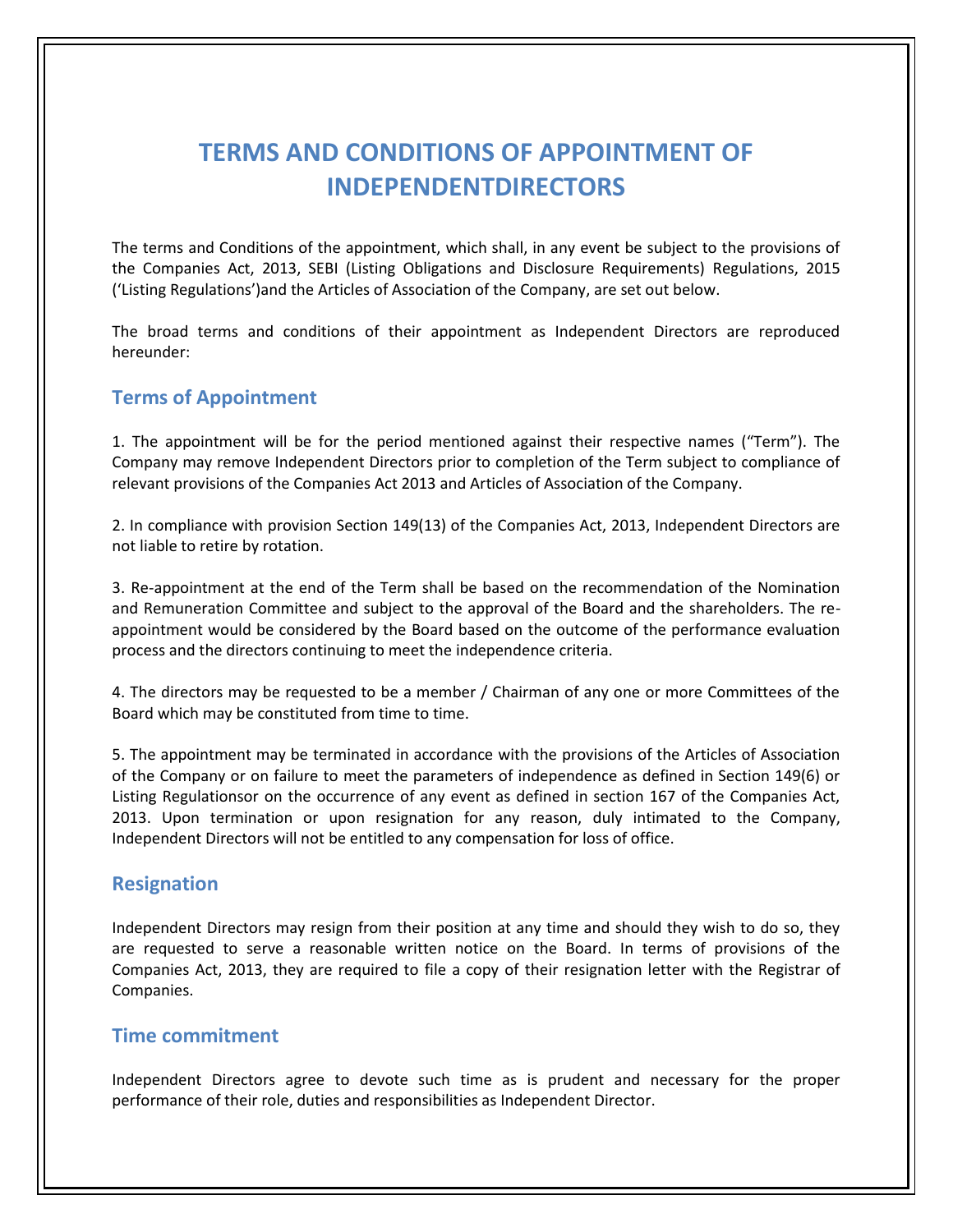# **Role, duties and responsibilities**

As members of the Board, they along with the other Directors will be collectively responsible for meeting the objectives of the Board which include:

A. Requirements under the Companies Act, 2013 read with Schedule IV to the Companies Act, 2013,

B. "Responsibilities of the Board" as outlined in the Corporate Governance requirements as prescribed by the Stock Exchanges under Regulation 4(2)(f) of Listing Regulations.

C. Accountability under the Director's Responsibility Statement.

D. The role and duties of Independent Directors will be those normally required of a Non Executive Independent Director under the Companies Act, 2013 and Listing Regulations.There are certain duties prescribed for all Directors, both Executive and Non-Executive, which are fiduciary in nature and are as under:

I. They shall act in accordance with the Company's Articles of Association.

II. They shall act in good faith in order to promote the objects of the Company for the benefit of its members as a whole, and in the best interest of the Company.

III. They shalldischarge their duties with due and reasonable care, skill and diligence.

IV. They shall not involve themselves in a situation in which they may have a direct or indirect interest that conflicts, or possibly may conflict, with the interest of the Company.

V. They shall not achieve or attempt to achieve any undue gain or advantage either to themselves or to their relatives, partners or associates.

VI. They shall not assign their office as Director and any assignments so made shall be void.

In addition to the above requirements, the Board of Directors also expect Independent Directors to perform the following functions:

I.Constructively challenge and help develop proposals on strategy for growth of the Company.

II.Evaluate the performance of management in meeting agreed goals and objectives.

III.Satisfy themselves on the integrity of financial information and that financial controls and systems of risk management are effective and defensible.

IV.Determine appropriate levels of remuneration of Executive Directors and play a prime role in appointing, and where necessary, removing Executive Directors and in succession planning.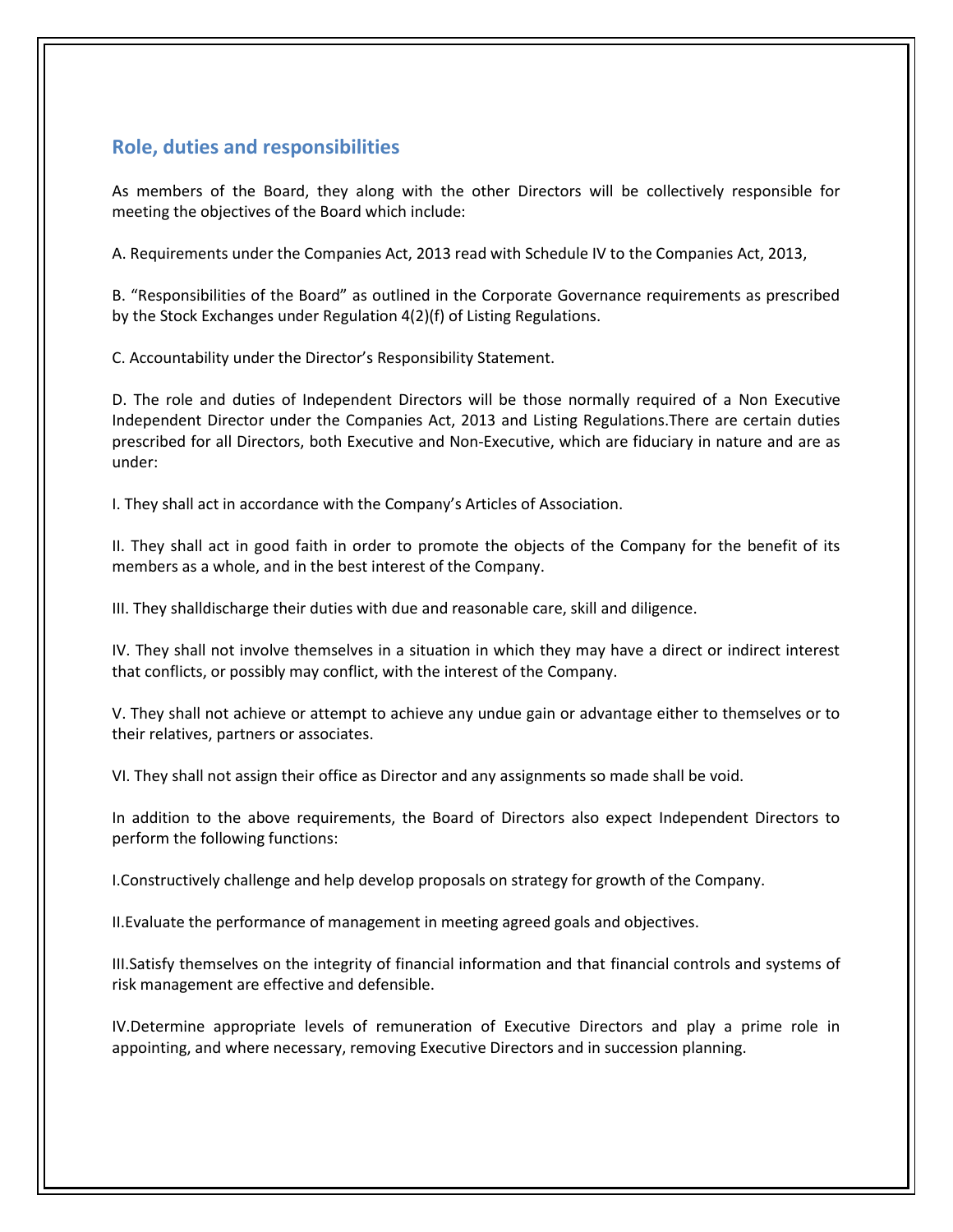V.Take responsibility for the processes for accurately reporting on performance and the financial position of the Company.

VI.Keep Governance and Compliance with the applicable legislation and regulations under review and the conformity of Company's practices to accepted norms.

#### **Status of Appointment and Remuneration**

1. Independent Directors will not be employees of the Company and their appointment letter shall not constitute a contract of employment. They will be no sitting fees for meetings of the Board and its Committees and commission payable to them.

2. Independent Directors have no entitlement to any bonus during the appointment and no entitlement to participate in any employee stock option scheme operated by the Company or any Group Company.

#### **Reimbursement of Expenses**

The Company may pay or reimburse to the Director such expenditure, as may have been incurred by them while performing their role as an Independent Director of the Company. This could include reimbursement of expenditure incurred by them for accommodation, travel and any out of pocket expenses for attending Board/ Committee Meetings, General Meetings, Court Convened Meetings, Meetings with Shareholders/Creditors/Management, site visits, induction and training (organized by the Company for Directors) and in obtaining, subject to the expense being reasonable, professional advice from independent advisors in the furtherance of their duties as Independent Directors.

#### **Independent Professional Advice**

There may be occasions when Independent Directors consider that they need professional advice in furtherance of their duties as Director and it will be appropriate for them to consult independent advisers at the Company's expense. The Company will reimburse full cost of expenditure incurred in accordance with the Company's policy.

#### **Training and Development**

The Company may, if required, conduct formal training program for its Independent Directors. The Company may, as may be required, support Directors to continually update their skills and knowledge and improve their familiarity with the companyand its business. The Company will fund/arrange for training on all matters which are common to the whole Board.

### **Conflict of Interest**

1. It is accepted and acknowledged that Independent Directors may have business interests other than those of the Company. As a condition to appointment, they are required to declare any such directorships, appointments and interests to the Board in writing in the prescribed form at the time of appointment.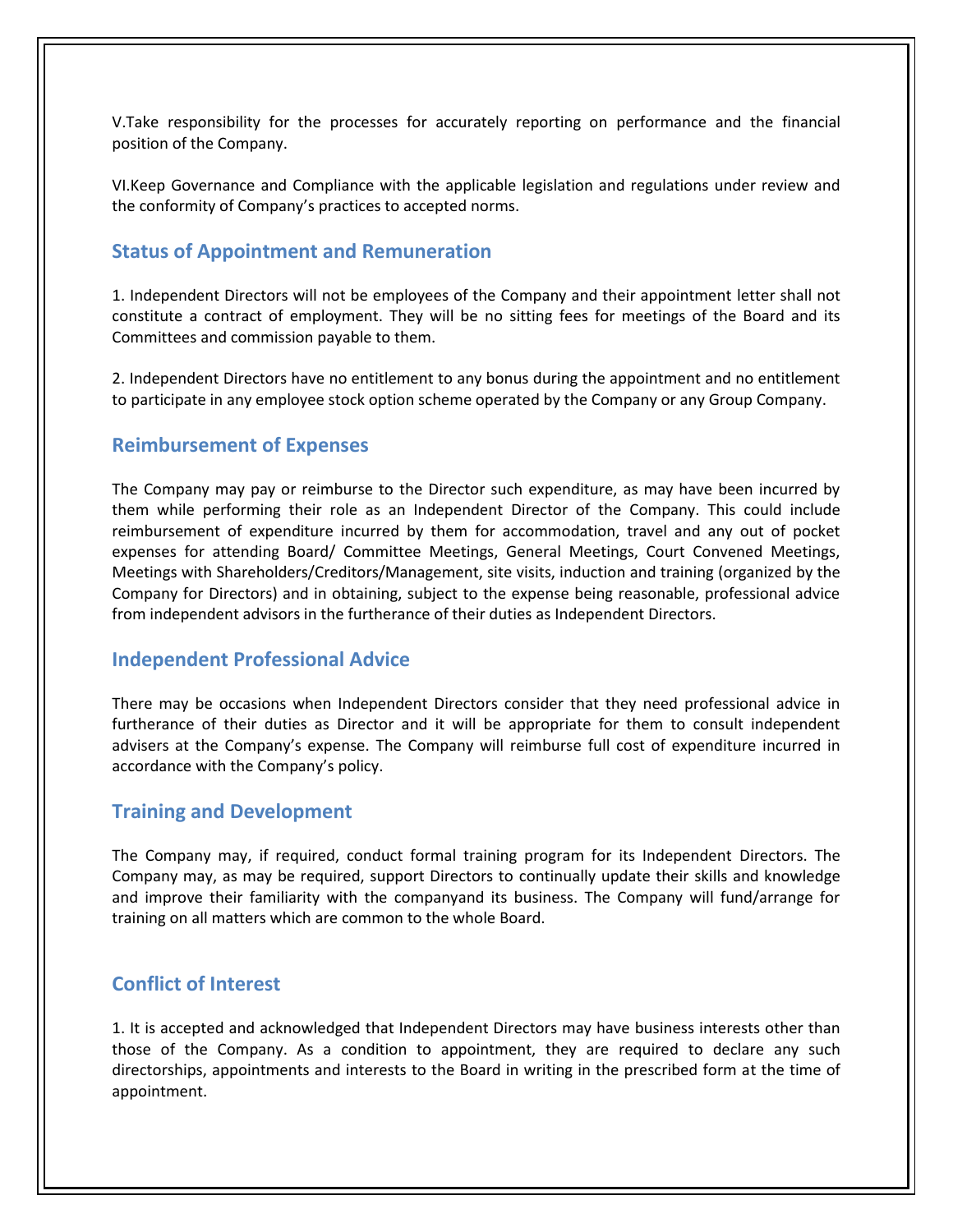2. In the event that circumstances seem likely to change and might give rise to a conflict of interest or, when applicable, circumstances that might lead the Board to revise its judgmentthat they are independent, this should be disclosed to both the Chairman and the Company Secretary.

3. They shall not participate in any business activity which might impede the application of their independent judgment in the best interest of the Company.

## **Performance Appraisal / Evaluation Process**

As members of the Board, their performance as well as the performance of the entire Board and its Committees will be evaluated annually.Evaluation of each director shall be done by all the other directors. The evaluation process shall remain confidential and shall be a constructive mechanism to improve the effectiveness of the Board / Committee.

## **Disclosure of other directorships and business interests**

1. During their Term, Independent Directors agree to promptly notify the Company of any change in their directorships, and provide such other disclosures and information as may be required under the applicable laws. They also agree that upon becoming aware of any potential conflict of interest with their position as Independent Directors of the Company, they shall promptly disclose the same to the Chairman and the Company Secretary.

2. During their Term, Independent Directors agree to promptly provide a declaration under Section 149(7) of the Companies Act, 2013 and Listing Regulations, upon any change in circumstances which may affect their status as an Independent Director.

# **Changes of personal details**

During the Term, Independent Directors shall promptly intimate the Company Secretary and the Registrar of Companies in the prescribed manner, of any change in address or other contact and personal details provided to the Company.

# **Code of Conduct**

Duringthe appointment, Independent Directors are required to comply with relevant regulations as contained in Schedule IV under Companies Act, 2013, including the following codes of conduct of the Company:

- i. Group Code of Conduct,
- ii. Code of Conduct for Board of Directors and Senior Management,
- iii. Code of Internal Procedures and Conduct for prevention of Insider Trading in securities of the Company and
- iv. Code of Corporate Disclosure Practices for prevention of Insider Trading and such other requirements as the Board of Directors may from time to time specify.